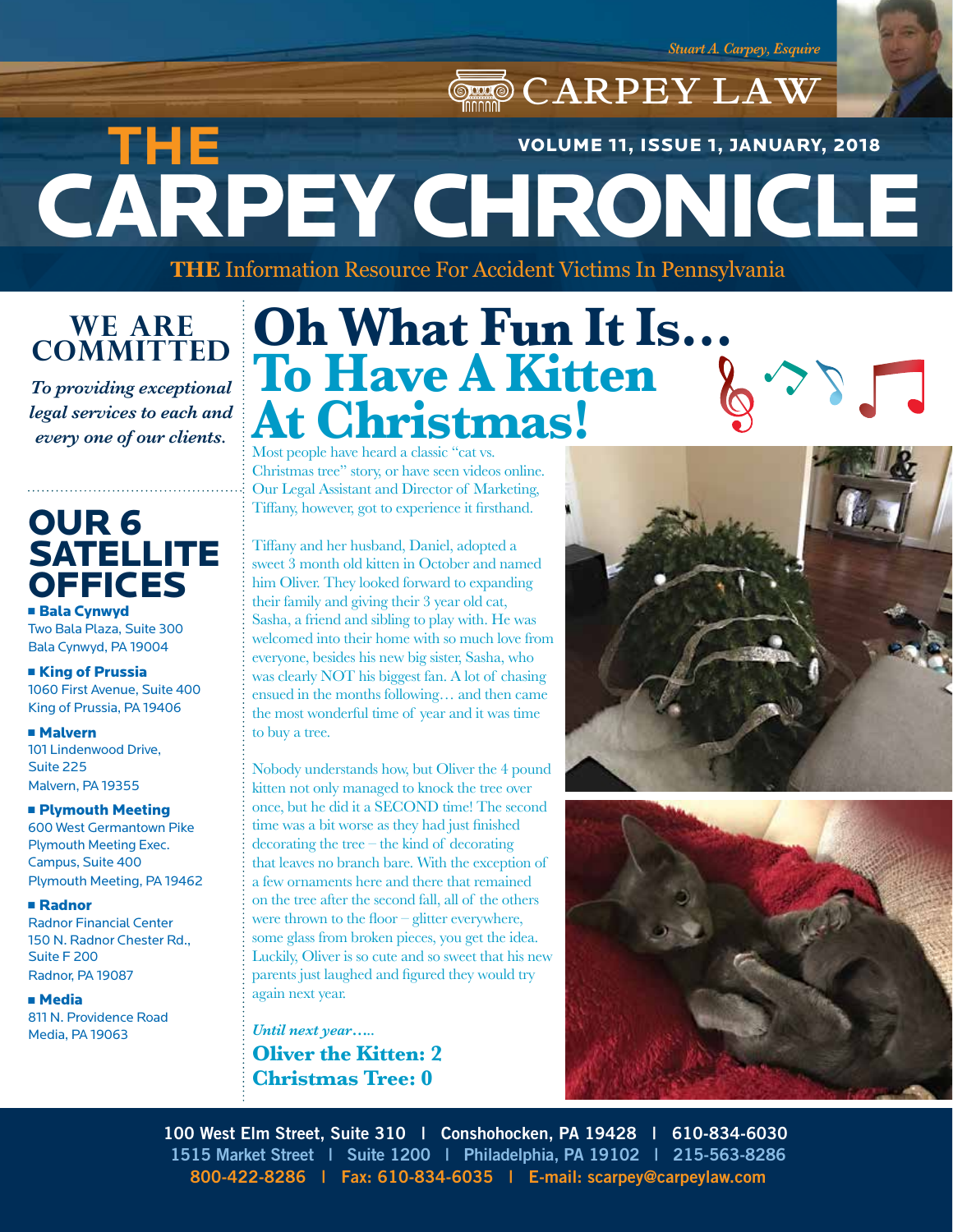### THE CARPEY CHRONICLE

# **A REMINDER FOR THE NEW YEAR: WE'RE HERE TO HELP**

*We get asked all the time by callers which situations Carpey Law can help with. Although we handle a variety of personal injury cases, here are a few of the things we can help you with:*

### **Car Accidents**

Were you or someone you know recently involved in a car accident and the insurance company told you something along the lines of "you don't have a claim" or "we can't help you unless you do the following by this date"? BE ADVISED: these are standard scare tactics that insurance companies use all of the time. If an insurance company is giving you the run around, you should consult a lawyer.

### **Motorcycle Accidents**

Motorcycle accident victims can suffer very serious and sometimes life-threatening injuries in motorcycle crashes. Unlike in car accident cases, your own insurance company will not pay any of your medical bills. Talk to us to find out how and why you are entitled to payment of medical bills, and compensation for your injuries.

### **Slip and Fall Accidents**

Although we had some days that felt like Spring this past December, we expect some colder days to come our way and with the cold weather comes dangerous ice and snow conditions. Be careful this winter but if you fall due to lack of snow or ice removal, contact our office to find out if you can be compensated for your injuries.

**So, give us a call! If you ever need us, you have an experienced legal team standing by to answer your questions and guide you through the process.**

## **Our Goal Is To Get You The Best Settlement Possible In The Shortest Amount Of Time And Answer All The Questions You Have Along The Way While Getting Your Life Back On Track.**

Dear Friend:

If you are receiving our monthly newsletter, that is because you are special to us. You're dedicated to your family, to your friends, and you want to be successful and happy in your life.

But sometimes, bad things happen to good people. Car wrecks, on-the-job accidents, even freak fatal accidents. Tragedy is blind - it befalls every person at some point in his or her life.

And while we don't wish tragedy on anyone, we want you to know that we are here to help if you or anyone you know needs our help. We are highly trained, talented and excited to get up every morning and help make a difference in our clients' lives. We hope our firm's dedication to helping you, and people just like you, shows in every newsletter we send.

## **REMINDER ABOUT OUR FIRM'S COMMUNICATION POLICY**

**About us:** We perform very high quality legal work. We are highly competent and we have a highly competent support staff, but we are not perfect. We can make mistakes. We will correct a mistake if we find it or if you point it out.

It is our policy to return phone calls in the order they are received and based on the priority of the situation. If you leave a message, your call will be returned usually within 24 hours. Some clients feel that calling multiple times in a day will get their call answered faster, but that is not the case. Email is the quickest way to get a response from anyone in the office.

We work by appointment only. Without an

## **What Is "Settlement Value" In A** Persona **Injury Case?**

Settlement value is the amount of money that both sides believe a jury will ultimately compensate the accident victim for his or her injuries. Of course both sides typically have different amounts. Of course not all cases go to a jury trial. In reality, settlement value is the absolute rock-bottom number that you would accept for a settlement in your personal injury case. Keep in mind that along with the settlement value every case involves expenses for each phase of the lawsuit (discovery, trial preparation and trial).





appointment, it is unlikely Mr. Carpey would be able to meet with you.

Please utilize our support staff to answer your questions and to give you status reports. Our legal team is experienced and will often be able to respond to your requests.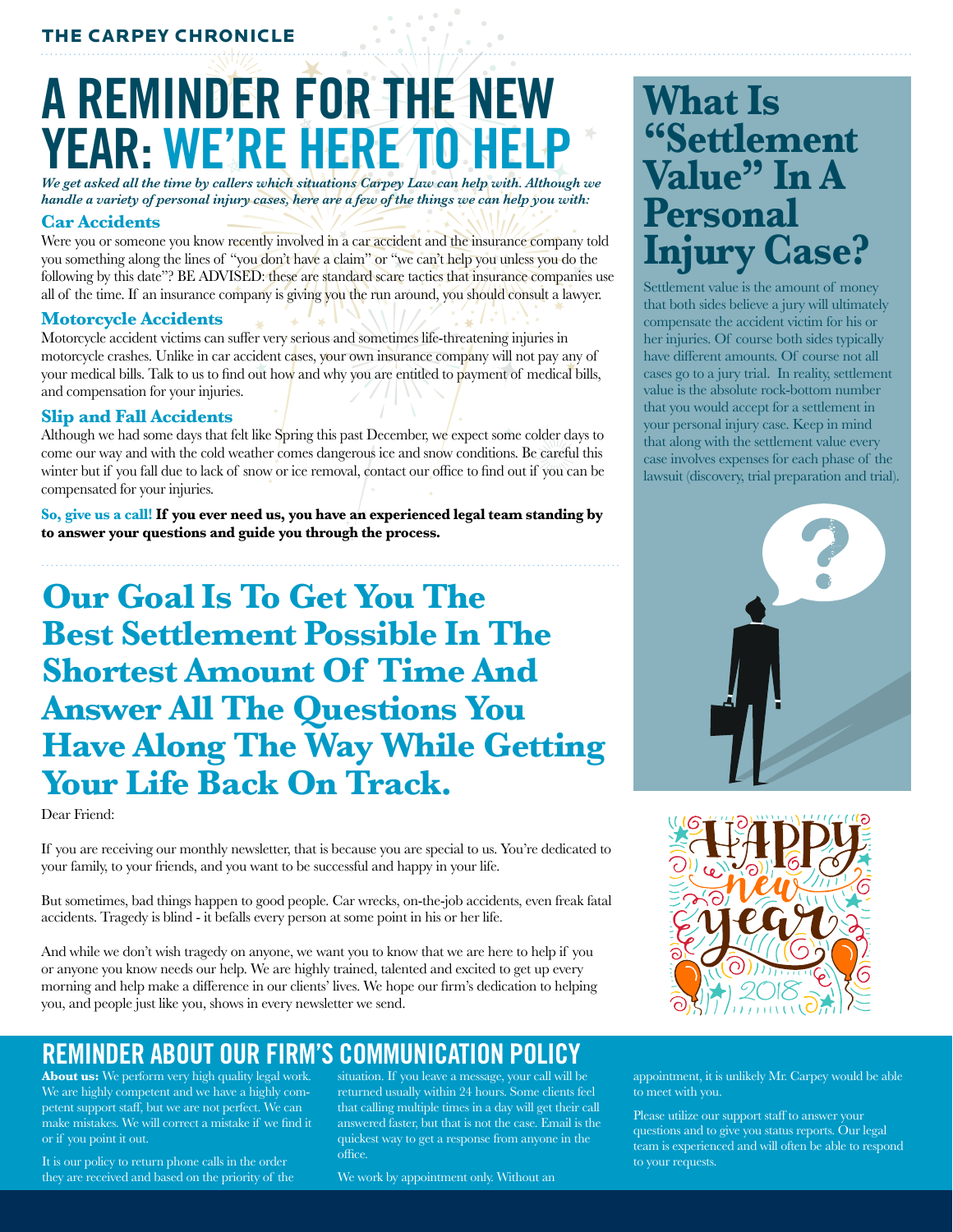### LAURA CARPEY'S RECIPE OF THE MONTH

# **Blueberry Coffee Cake**

*Servings: 12 to 16 Prep Time: 30 Minutes Cook Time: 40 Minutes Total Time: 1 Hour 10 Minutes*

### **INGREDIENTS**

#### *For the Streusel Topping*

- $\Box$  6 tablespoons packed light brown sugar  $\Box$  1/2 cup all-purpose flour, spooned into
- measuring cup and leveled-off  $\blacksquare$  1 teaspoon ground cinnamon
- 
- $\Box$  1/4 teaspoon salt
- $\Box$  4 tablespoons unsalted butter, cold, cut into 1/2-inch chunks

### *For the Cake*

- $\Box$  2 cups all-purpose flour, spooned into measuring cup and leveled-off
- $\Box$  2 teaspoons baking powder
- $\equiv 1/2$  teaspoon salt
- $\blacksquare$  1 stick (1/2 cup) unsalted butter, softened
- $\Box$  3/4 cup granulated sugar
- $\equiv$  2 large eggs
- $\blacksquare$  1-1/2 teaspoons vanilla extract
- 1 teaspoon packed lemon zest, from 1 lemon
- $1/2$  cup milk
- $\Box$  2 cups fresh blueberries (frozen may be used but do not defrost)

### **INSTRUCTIONS**

1. Make the streusel topping: Combine the brown sugar, flour, cinnamon, and salt in a small bowl. Using your fingers, mix until no lumps of brown sugar remain. Rub in the butter with your fingertips until it reaches a crumbly state. Refrigerate until ready to use.

2. Preheat the oven to 375°F and set an oven rack in the middle position. Grease a 9-inch square pan with butter or nonstick cooking spray.

3. In a medium bowl, whisk together the flour, baking powder and salt. Set aside.

4. In the bowl of an electric mixer, beat the butter and granulated sugar until creamy, about 2 minutes. Add the eggs one at a time, scraping down the sides of the bowl and beating well after each addition. Beat in the vanilla extract and lemon zest.

5. Gradually add the flour mixture, alternating with the milk, beating on low speed to combine. Add the berries to the batter and fold gently with a spatula until evenly distributed. Do not over-mix.

6. Transfer the batter to the prepared pan and spread evenly. Sprinkle the streusel topping evenly over the batter. Bake for 40 to 45 minutes, until golden brown around the edges and a cake tester



comes out clean. Let cool in the pan on a rack for about 20 minutes, then serve right from the pan.

7. This cake is best served on the day it is made. Leftovers will keep well for a few days wrapped in foil and stored at room temperature.

## **Stuart Recognized As One Of The "10 Best Attorneys" For Pennsylvania**

We are pleased to announce that Stuart Carpey has been recognized by the American Institute of Personal Injury Attorneys (AIOPIA) as one of the "10 Best Attorneys" for Pennsylvania for Client Satisfaction in the practice area for Personal



Personal Injury Attorneys<sup>TM</sup>

- Be formally nominated by the  **Institute, clients, and/or fellow attorney;**
- Have attained the highest degree of  **professional achievement in his or her field of law, and,**
- Have an impeccable Client  **Satisfaction rating.**

American Institute was created to save time, energy and effort for those who are looking for the most qualified attorneys in their area. Their rating system helps clients throughout the U.S. make educated decisions when it comes to choosing their attorney. Membership is exclusive and extended only to those select few who have reached the top of their profession while doing so with the client's satisfaction being of the most paramount importance.



Without You We dBe Cos



*Your referrals continue to be one of the best ways for clients to find our firm. We are honored to assist your friends and family with their legal problems caused by an accident.*

Injury Law. AIOPIA is an impartial third-party attorney rating service recognizing excellence in practitioners in the field. This is a significant achievement as each attorney must: